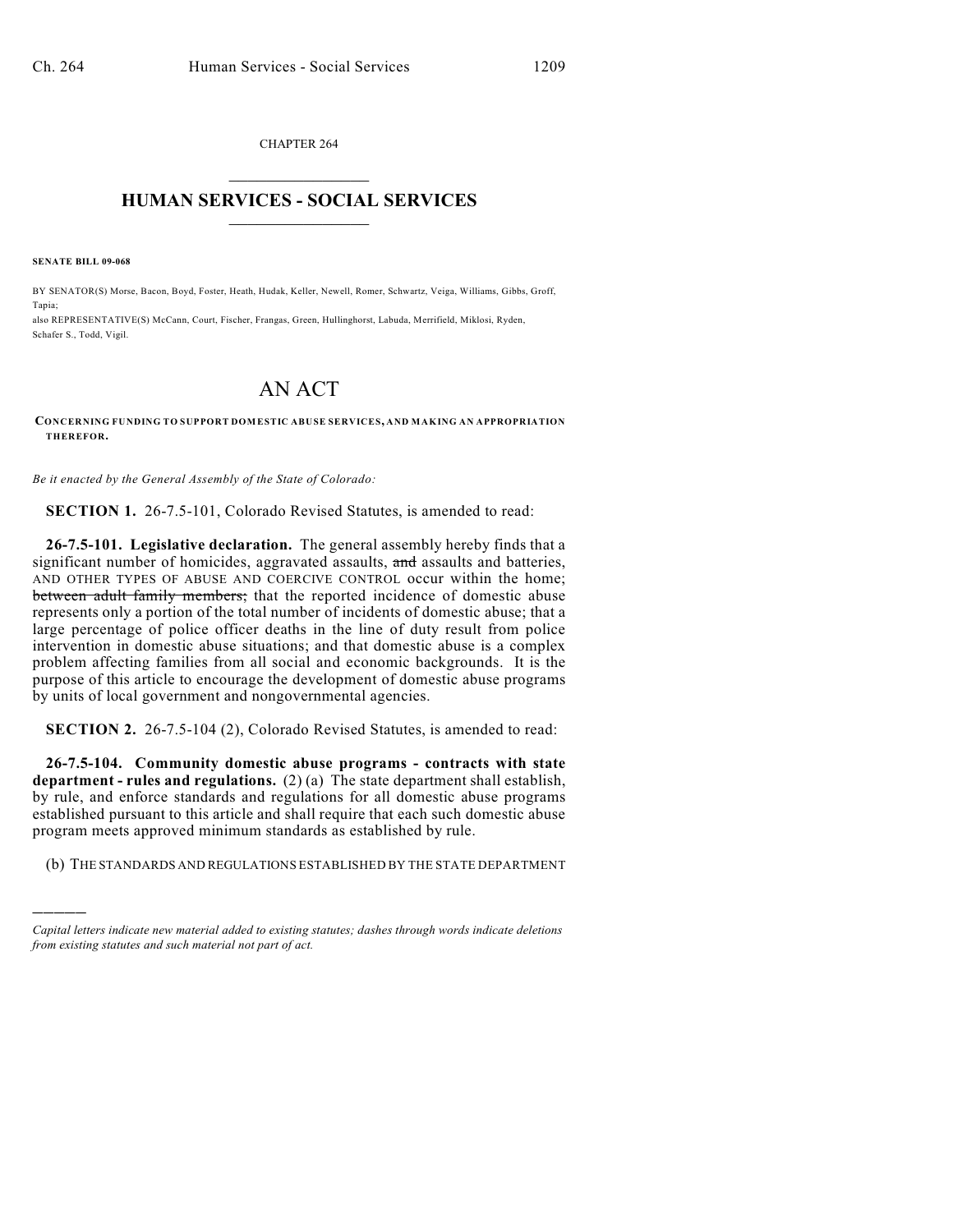SHALL REQUIRE, AT A MINIMUM, EACH DOMESTIC ABUSE PROGRAM TO REQUEST INFORMATION FROM EACH CLIENT SERVED BY THE PROGRAM CONCERNING THE RELATIONSHIP OF THE CLIENT TO THE ALLEGED PERPETRATOR OF THE DOMESTIC ABUSE. THE STANDARDS AND REGULATIONS SHALL REQUIRE EACH DOMESTIC ABUSE PROGRAM TO REPORT SUCH INFORMATION TO THE STATE DEPARTMENT.

**SECTION 3.** 26-7.5-105 (1), Colorado Revised Statutes, is amended to read:

**26-7.5-105. Funding of domestic abuse programs.** (1) (a) Any nongovernmental agency or unit of local government operating a domestic abuse program pursuant to this article shall, subject to available appropriations, be reimbursed by the state department at a rate to be set by the general assembly in the annual appropriation bill. which amount shall not exceed twenty-five dollars per day for each person who is participating in a domestic abuse program, but in no event shall the state reimbursements or disbursements exceed double the cash revenue provided by local contributions or sources other than state funds. Not less than seventy-five percent of all contract funding under this article shall be allocated to nongovernmental agencies.

(b) MONEYS GENERATED FROM FEES COLLECTED PURSUANT TO SECTIONS 13-32-101 (1) (a) AND (1) (b) AND 14-2-106 (1) (a), C.R.S., SHALL BE USED TO REIMBURSE DOMESTIC ABUSE PROGRAMS THAT PROVIDE SERVICES AS PROVIDED IN SECTION 26-7.5-103 TO MARRIED, SEPARATED, OR DIVORCED PERSONS OR THEIR FAMILIES.

**SECTION 4.** 13-32-101 (1) (a), (1) (b), (5) (a) (VII), (5) (a) (VIII), and (5) (b), Colorado Revised Statutes, are amended, and the said 13-32-101 (5) (a) is further amended BY THE ADDITION OF THE FOLLOWING NEW SUBPARAGRAPHS, to read:

**13-32-101. Docket fees in civil actions - judicial stabilization cash fund support registry fund created - repeal.** (1) At the time of first appearance in all civil actions and special proceedings in all courts of record, except in the supreme court and the court of appeals, and except in the probate proceedings in the district court or probate court of the city and county of Denver, and except as provided in subsection (3) of this section and in sections 13-32-103 and 13-32-104, there shall be paid in advance the total docket fees, as follows:

(a) On and after July 1, 2008 2009, by the petitioner in a proceeding for dissolution of marriage, legal separation, or declaration of invalidity of marriage and by the petitioner in an action for a declaratory judgment concerning the status of marriage, a fee of two hundred twenty THIRTY dollars;

(b) On and after July 1, 2008 2009, by the respondent in a proceeding for dissolution of marriage, legal separation, or declaration of invalidity of marriage and by the respondent to an action for a declaratory judgment concerning the status of marriage, a fee of one hundred  $s$ ix SIXTEEN dollars;

(5) (a) Each fee collected pursuant to paragraph (a) of subsection (1) of this section shall be transmitted to the state treasurer and divided as follows: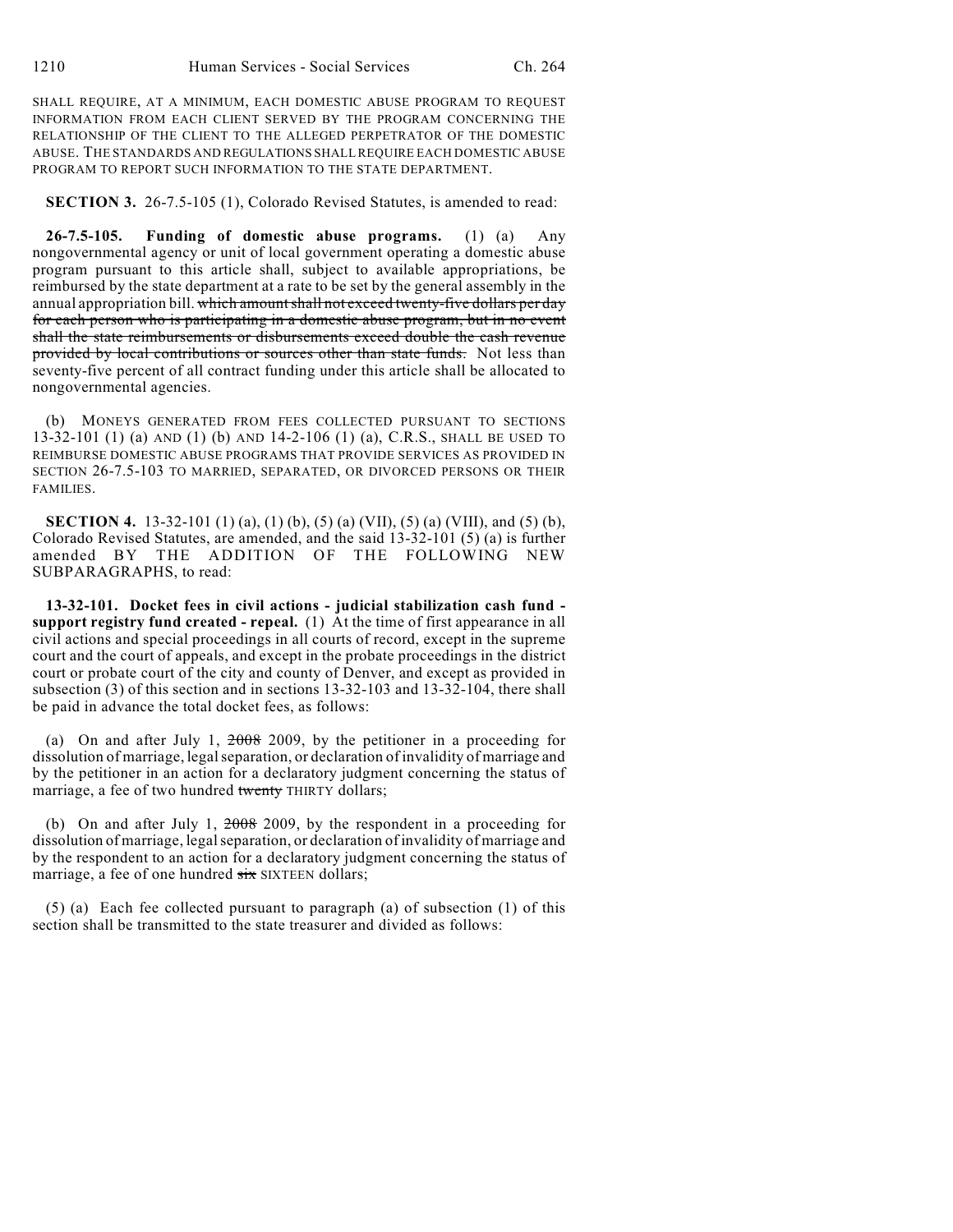(VII) Three dollars shall be deposited in the vital statistics records cash fund created in section 25-2-121, C.R.S.; and

(VIII) Five dollars shall be deposited in the displaced homemaker fund created in section 8-15.5-108, C.R.S.;

(IX) FIVE DOLLARS SHALL BE DEPOSITED IN THE COLORADO DOMESTIC ABUSE PROGRAM FUND CREATED IN SECTION 39-22-802 (1), C.R.S.; AND

(X) FIVE DOLLARS SHALL BE DEPOSITED IN THE FAMILY VIOLENCE JUSTICE FUND CREATED IN SECTION 14-4-107 (1), C.R.S.

(b) Each fee collected pursuant to paragraph (b) of subsection (1) of this section shall be transmitted to the state treasurer and divided as follows:

(I) (A) Prior to July 1, 2010, forty-five dollars shall be deposited in the general fund, thirty dollars shall be deposited in the judicial stabilization cash fund created in subsection (6) of this section, five dollars shall be deposited in the court security cash fund established pursuant to section 13-1-204, and twenty-six dollars shall be deposited in the justice center cash fund created in paragraph (a) of subsection (7) of this section, FIVE DOLLARS SHALL BE DEPOSITED IN THE COLORADO DOMESTIC ABUSE PROGRAM FUND CREATED IN SECTION 39-22-802 (1), C.R.S., AND FIVE DOLLARS SHALL BE DEPOSITED IN THE FAMILY VIOLENCE JUSTICE FUND CREATED IN SECTION 14-4-107 (1), C.R.S.

(B) This subparagraph (I) is repealed, effective July 1, 2011.

(II) On and after July 1, 2010, seventy-five dollars shall be deposited in the judicial stabilization cash fund created in subsection (6) of this section, five dollars shall be deposited in the court security cash fund established pursuant to section 13-1-204, and twenty-six dollars shall be deposited in the justice center cash fund created in paragraph (a) of subsection (7) of this section, FIVE DOLLARS SHALL BE DEPOSITED IN THE COLORADO DOMESTIC ABUSE PROGRAM FUND CREATED IN SECTION 39-22-802 (1), C.R.S., AND FIVE DOLLARS SHALL BE DEPOSITED IN THE FAMILY VIOLENCE JUSTICE FUND CREATED IN SECTION 14-4-107 (1), C.R.S.

**SECTION 5.** The introductory portion to 14-2-106 (1) (a), Colorado Revised Statutes, is amended to read:

**14-2-106. License to marry.** (1) (a) When a marriage application has been completed and signed by both parties to a prospective marriage and at least one party has appeared before the county clerk and recorder and has paid the marriage license fee of seven dollars, A FEE OF TWENTY DOLLARS TO BE TRANSMITTED BY THE COUNTY CLERK AND RECORDER TO THE STATE TREASURER AND CREDITED BY THE TREASURER TO THE COLORADO DOMESTIC ABUSE PROGRAM FUND CREATED IN SECTION 39-22-802 (1), C.R.S., and an additional amount established pursuant to section 25-2-121, C.R.S., such amount to be credited to the vital statistics records cash fund pursuant to section 25-2-121, C.R.S., the county clerk shall issue a license to marry and a marriage certificate form upon being furnished:

**SECTION 6.** 14-4-107, Colorado Revised Statutes, is amended BY THE